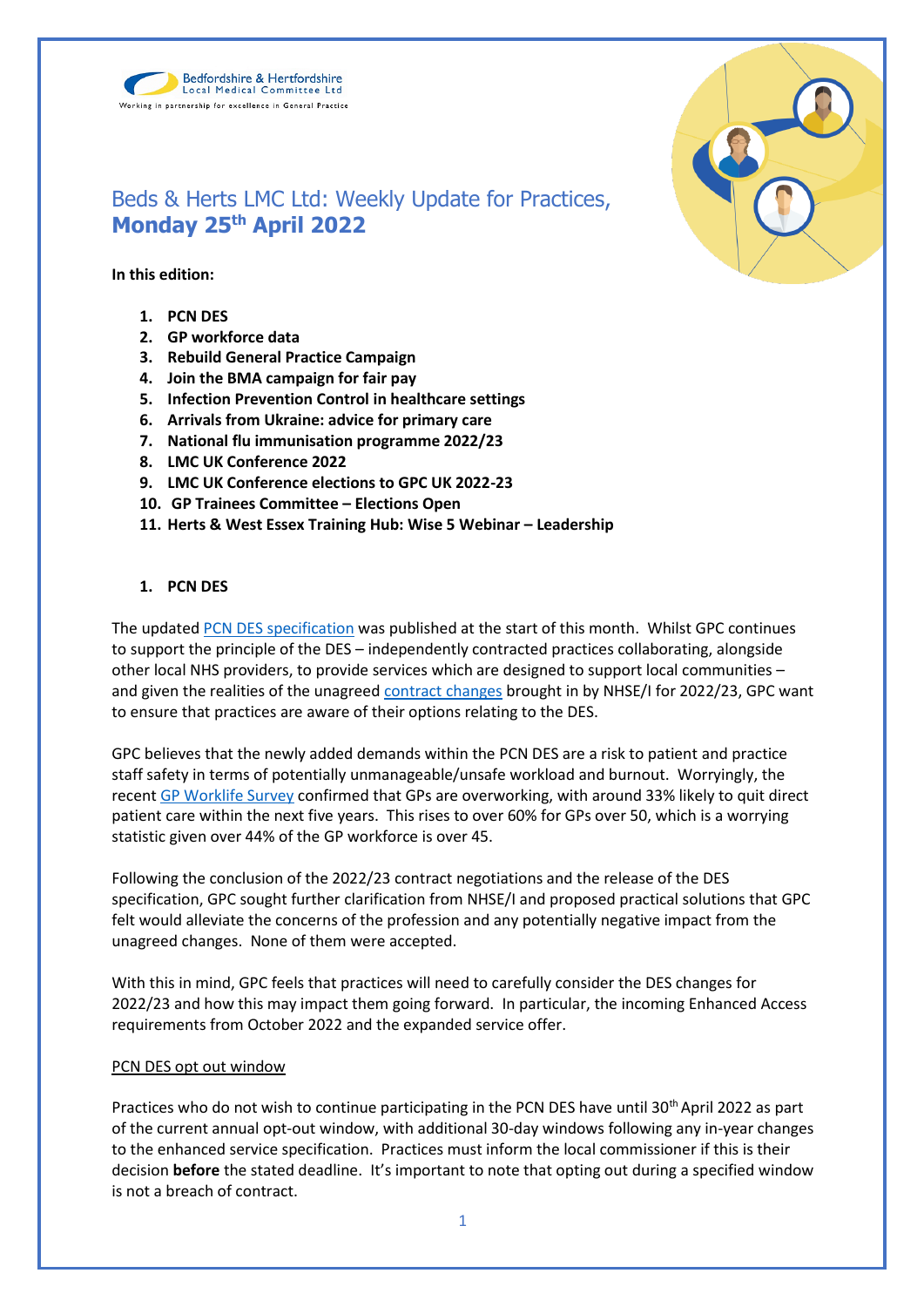Practices should take into account safe working levels from both a workload/staffing and patient perspective, bearing in mind the [BMA's safe working guidance](https://www.bma.org.uk/advice-and-support/gp-practices/managing-workload/safe-working-in-general-practice).

Read more in BMA/GPC's [guidance about the contract changes](https://www.bma.org.uk/pay-and-contracts/contracts/gp-contract/gp-contract-changes-england-202223) to support practices in their decision making and next steps.

## **2. GP workforce data**

The number of [GPs](https://www.theguardian.com/society/gps) in England has fallen every year since the Government first pledged to increase the family doctor workforce by 5,000, the health minister Maria Caulfield disclosed in a [parliamentary answer.](https://questions-statements.parliament.uk/written-questions/detail/2022-03-22/144878) There were 29,364 full-time-equivalent GPs in post in September 2015, when the then health secretary, Jeremy Hunt, first promised to increase the total by 5,000 by 2020, however, it has now fallen to 27,920 as shown by the lates[t GP workforce data from NHS Digital.](https://digital.nhs.uk/data-and-information/publications/statistical/general-and-personal-medical-services/28-february-2022)

These figures show that the lack of doctors in general practice is going from bad to worse for both GPs and patients, and patients are paying the price in the form of long waits for an appointment. Dr Kieran Sharrock, GPCE deputy chair, [said:](https://www.theguardian.com/society/2022/apr/11/gp-numbers-in-england-down-every-year-since-2015-pledge-to-raise-them)

"Despite repeated pledges from government to boost the workforce by thousands, it's going completely the wrong way. As numbers fall, remaining GPs are forced to stretch themselves even more thinly, and this of course impacts access for patients and the safety of care provided."

# **3. It's time to rebuild general practice: support the campaign**

The BMA/GPC [Rebuild general practice campaign](https://bma-mail.org.uk/JVX-7T392-G7LO7P-4RBR12-1/c.aspx) continues to tackle the crisis facing general practice. The aim is to support GPs and their teams at an extremely challenging time to deliver the service that patients and staff deserve. Over the coming weeks, the campaign will build awareness of the key issues in the media, with the public and with politicians.

The campaign is calling for:

- **1. Recruitment:** the UK Government delivering on its commitment to an additional 6,000 GPs in England by 2024
- **2. Retention:** tackling the factors driving GPs out of the profession such as burnout
- **3. Safety:** a plan to reduce GP workload and in turn improve patient safety.

**LMC Comment**: Last week we wrote to all of the MPs across Bedfordshire and Hertfordshire. In the letter we outlined the key messages of the Rebuild General Practice campaign, offered to meet with them to discuss how this is impacting practices in their local area, and requesting that they urgently write to Sajid Javid to express their concerns about the crisis in General Practice.

You can also follow and share content, news, and updates on the campaign.

## **4. Join the BMA campaign for fair pay**

Over the last two years doctors have worked tirelessly, with many putting their lives on the line to keep patients safe during the pandemic. With the NHS facing a backlog that will takes years to clear, in the face of severe staff shortages, these extraordinary pressures are set to continue.

Inflation is soaring and doctors are being driven out of the NHS by punitive pension tax rules. The BMA is now calling on the UK Government to award doctors a minimum pay rise of RPI plus 2% for doctors, including those working in public health services.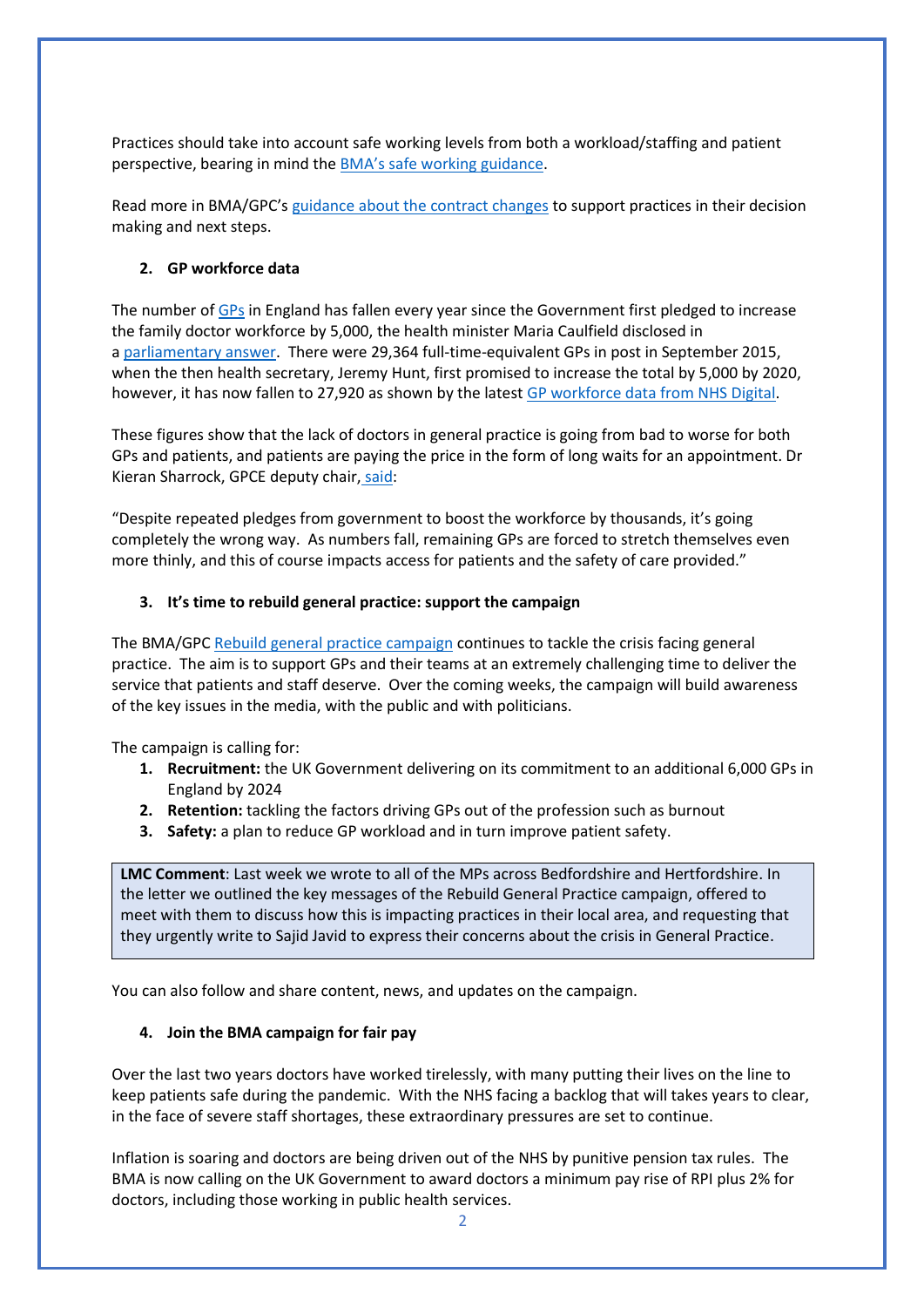The BMA is urging that doctors in England write to their local MP asking for their support for our campaign. Using the [BMA's online tool](https://e-activist.com/page/103703/action/1?ea.tracking.id=NewsletterS), you can add your name to a template letter, that will be automatically sent to your local MP.

## **5. Infection Prevention Control in healthcare settings**

The UKHSA has revised th[e Infection Prevention Control](https://www.gov.uk/government/publications/wuhan-novel-coronavirus-infection-prevention-and-control) (IPC) guidance for healthcare workers, and now advises returning to pre-pandemic physical distancing in all healthcare settings, including primary care, and returning to pre-pandemic cleaning protocols outside of COVID-19 areas, with enhanced cleaning only required in areas where patients with suspected or known infection are being managed.

The guidance continues to recommend all healthcare organisations should undertake local risk assessments to ensure safe systems of work in the context of the wider impact of COVID-19 on health services. Practices should assess the risk to patients and staff using this guidance and make decisions based on the needs and risks of everyone entering their practice building. Practices should also continue to triage patients and cohort people with respiratory illnesses. Read the BMA/GPC [guidance](https://i.emlfiles4.com/cmpdoc/3/7/7/5/2/files/868663_ppe-risk-assessment-final.pdf?utm_source=The%20British%20Medical%20Association&utm_medium=email&utm_campaign=12917145_GP%20ENEWSLETTER%2013012022&dm_t=0,0,0,0,0) on risk assessments for practices

The guidance still advises that all patients, visitors and staff should continue to practise good hand and respiratory hygiene, including the continued use of face masks by staff and face masks / coverings by visitors and patients where clinically tolerated.

NHSE/I has published [a letter setting out these changes](https://www.england.nhs.uk/publication/national-infection-prevention-and-control/)

Read also the **[BMA's briefing](https://www.bma.org.uk/advice-and-support/covid-19/what-the-bma-is-doing/bma-briefing-living-with-covid-19-response)** in response to the Government'[s 'Living with COVID](https://assets.publishing.service.gov.uk/government/uploads/system/uploads/attachment_data/file/1056229/COVID-19_Response_-_Living_with_COVID-19.pdf)-19' strategy which sets out the plans for managing COVID-19 going forward.

Download BMA/GPC's updated [poster about using face coverings in practices.](https://www.bma.org.uk/media/5321/bma-visiting-your-gp-poster-mar2022.pdf)

## **6. Arrivals from Ukraine: advice for primary care**

The UK government has published guidance *[Arrivals from Ukraine: advice for primary care](https://www.gov.uk/government/publications/arrivals-from-ukraine-advice-for-primary-care/arrivals-from-ukraine-advice-for-primary-care)* to help primary care professionals assess and address the health needs of patients ordinarily resident in Ukraine who have arrived in the UK. Arrivals will usually be under the government visa schemes [Ukraine Family Scheme](https://www.gov.uk/guidance/apply-for-a-ukraine-family-scheme-visa) and th[e Ukraine Sponsorship Scheme \(Homes for Ukraine\).](https://www.gov.uk/guidance/apply-for-a-visa-under-the-ukraine-sponsorship-scheme)

The guidance notes that it is important to adopt a [trauma-informed approach](https://www.gov.uk/guidance/assessing-new-patients-from-overseas-migrant-health-guide#trauma-informed-practice) that offers clear information and choice, supporting individuals to feel in control. Doctors of the World has produced the [Safe Surgeries Initiative](https://www.doctorsoftheworld.org.uk/what-we-stand-for/supporting-medics/safe-surgeries-initiative/) (endorsed by the BMA) to tackle the barriers faced by many migrants in accessing healthcare, with GP registration being the first hurdle that this vulnerable group needs to overcome.

## **7. National flu immunisation programme 2022/23**

UKHSA has published the annual [National flu immunisation programme 2022/23 letter](https://www.gov.uk/government/publications/national-flu-immunisation-programme-plan) which sets out which groups are eligible for flu vaccination for the 2022/23 flu season.

NHSE/I will be publishing the specifications shortly and have advised that suppliers have committed to flexibility if the reimbursement letter has impacted current orders. Therefore, if practices are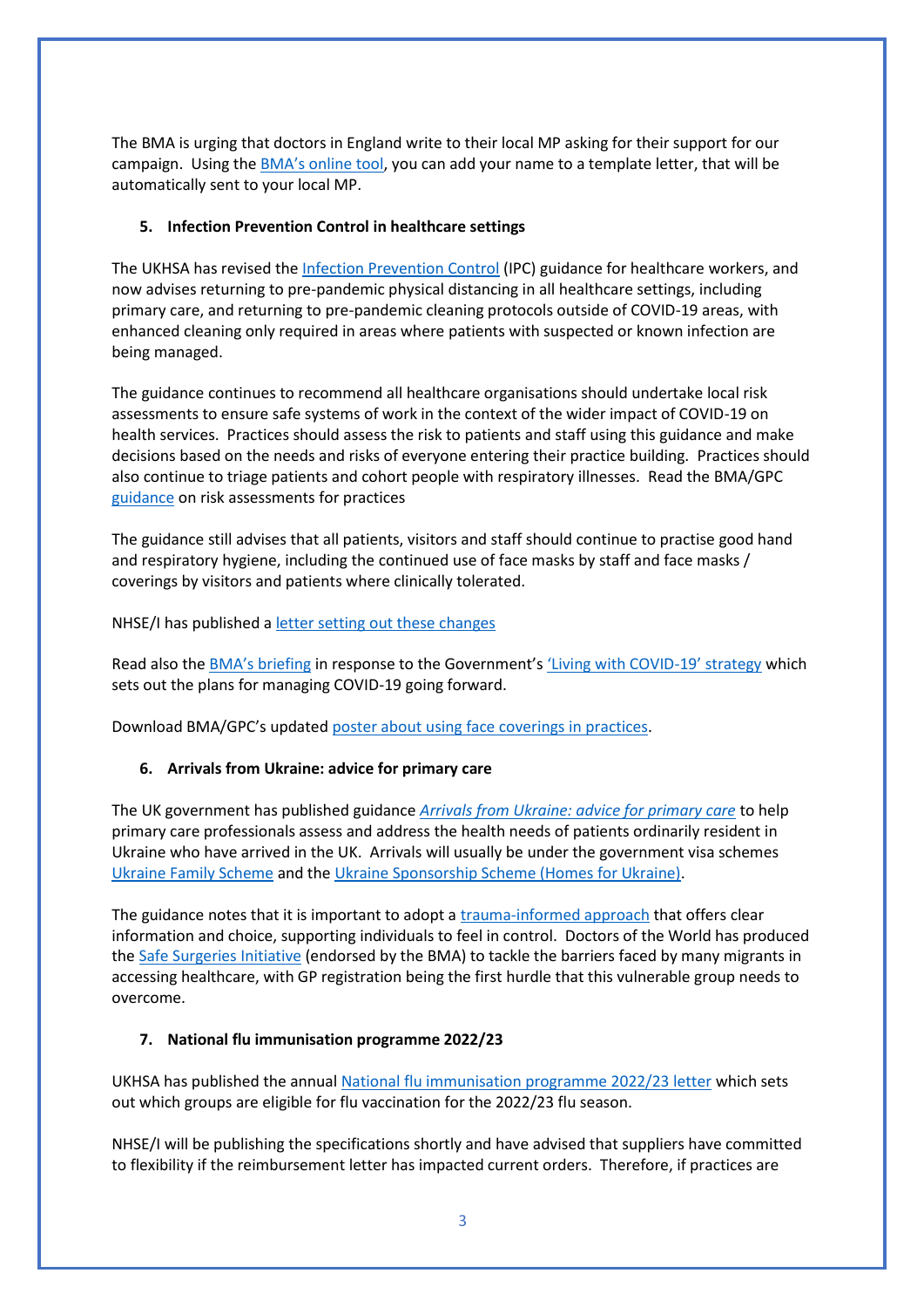having trouble amending orders, they should contact the contact the NHSE/I flu inbox [phco.fluops@nhs.net.](mailto:phco.fluops@nhs.net)

# **8. LMC UK conference 2022**

The Agenda for the [2022 UK LMC Conference,](https://www.bma.org.uk/what-we-do/local-medical-committees) which takes place on the *10th and 11th May* in York, has now been published and is availabl[e here.](https://www.bma.org.uk/media/5564/uk-lmc-conference-agenda-22-april-2022-final.pdf)

The Conference will be webcast live - for more information see here: [Local Medical Committees](https://www.bma.org.uk/what-we-do/local-medical-committees)

Please send any queries to [info.lmcconference@bma.org.uk](mailto:info.lmcconference@bma.org.uk)

# **9. LMC UK Conference elections to GPC UK 2022-23**

Please be advised that LMC UK Conference elections are open for seven members to the General Practice Committee (GPC) UK 2022-23. **Nominations will close 12pm Tuesday 3rd May 2022**.

To nominate yourself, click [here.](https://elections.bma.org.uk/LivePrimaryElection/LivePrimaryNomination)

*For six seats, any registered medical practitioner* whose exclusive or predominant medical commitment is to provide personally or performing NHS primary medical services for at least two sessions a week, *whether a member of the conference or not, is eligible for nomination.* Please note that nominations need to be made/supported by LMC representatives, and a representative may not make/support more than one nomination

*The seventh seat must be filled by an LMC representative who must never have sat on GPC UK and who is also a member of the conference and a registered medical practitioner* whose exclusive or predominant medical commitment is to provide personally or performing NHS primary medical services for at least two sessions a week.

Please send any queries regarding the election process to [elections@bma.org.uk](mailto:elections@bma.org.uk)

## **10. GP Trainees Committee - Elections Open**

Elections are now open for the GP Trainees Committee for a two term session for seven constituencies. Nominations close at 12pm Thursday  $5<sup>th</sup>$  May 2022, with the ballot from 12pm on Monday 9<sup>th</sup> May 2022 to 12pm on Monday 6<sup>th</sup> June 2022.

Full details about the GP Trainees Committee and election eligibility can be found [here](https://www.bma.org.uk/what-we-do/committees/general-practitioners-committee/gp-trainees-committee)

Please send any queries regarding the election process to [elections@bma.org.uk](mailto:elections@bma.org.uk)

## 11. **Herts & West Essex Training Hub: Wise 5 Webinar - Leadership**

**\*Herts & West Essex Wise 5 Colleagues\***

Date: Wednesday 11<sup>th</sup> May 2022 **Time:** 19:30pm **Venue:** Online via MS Teams **How to book:** Please click **[here](https://www.hwetraininghub.org.uk/contact-us)** to express your interest to receive a link to join.